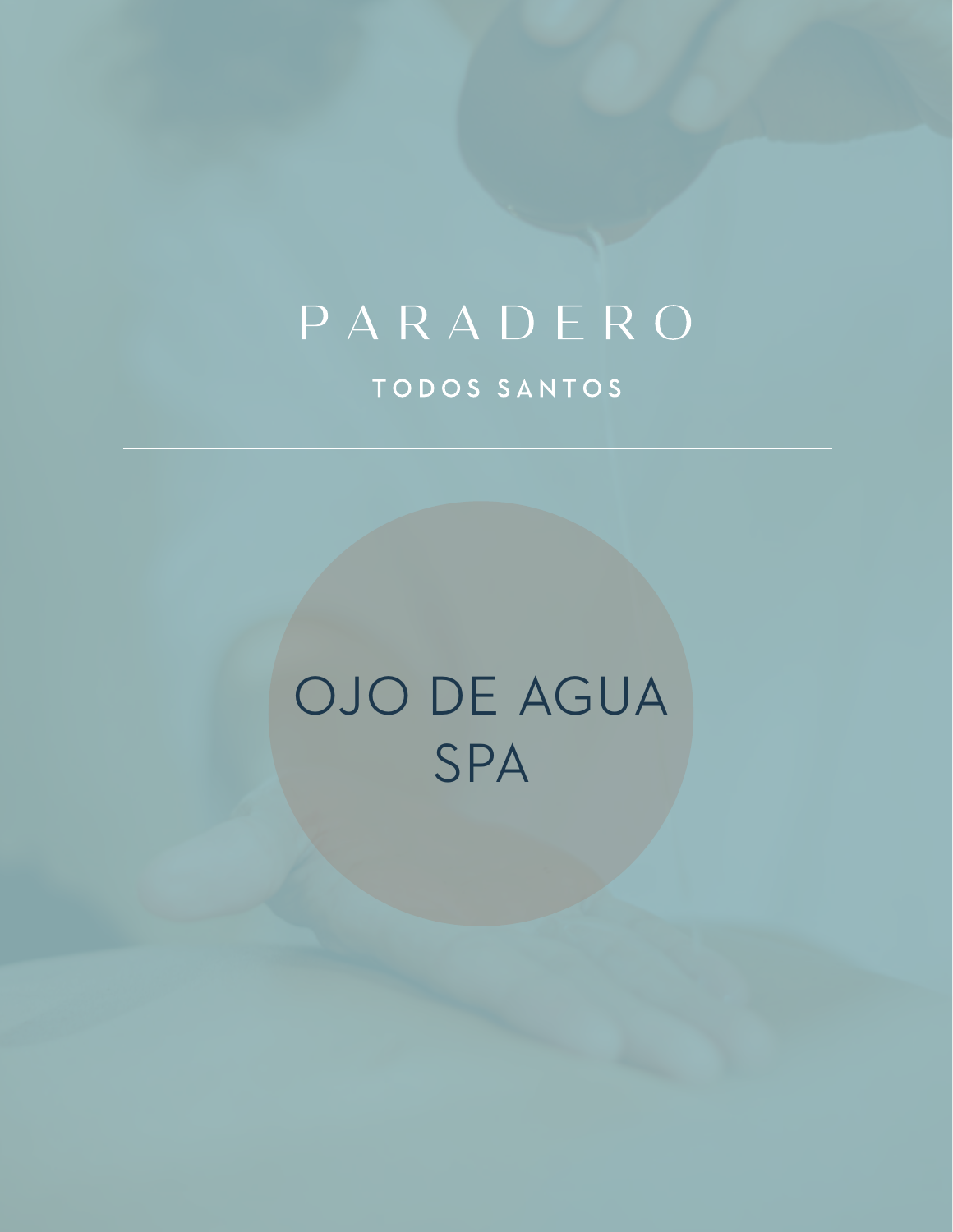## TRADICIONALS RITUALS

### **TEMAZCAL TRADICIONAL**

*treat ailments ranging from anxiety and depression to The mud-and-clay hut features volcanic stones that, when sprinkled with healing plant waters, cleanse the body and mind and empty the heart of anguish. accompanies the ritual.*

Group session 90 min 130.00 usd (per person)





### **YENEKAMU RITUAL**

*In ancient times, the Pericú people (the aboriginal inhabitants of Baja) used the term "yenekamu" to refer to encounters our Ojo deAgua spa and feel your tension melt away. After, enjoy a relaxing massage with hot stones, a foot massage, and a hip adjustment—an ancestral technique that realigns the spine, eases back pain, and harmonizes negative emotions.*

120 min 340.00 usd

### **NIPARAJA Y ANAJICONDI**

*Inspired by the legend of Niparaja, creator of heaven and earth, and Anajicondi, the goddess of beauty, this ritual was designed to strengthen the bond between lovers. The couple's treatment starts with an energetic cleansing, followed by a full-body exfoliation, and an indulgent massage that uses the damiana herb, a natural aphrodisiac.* 

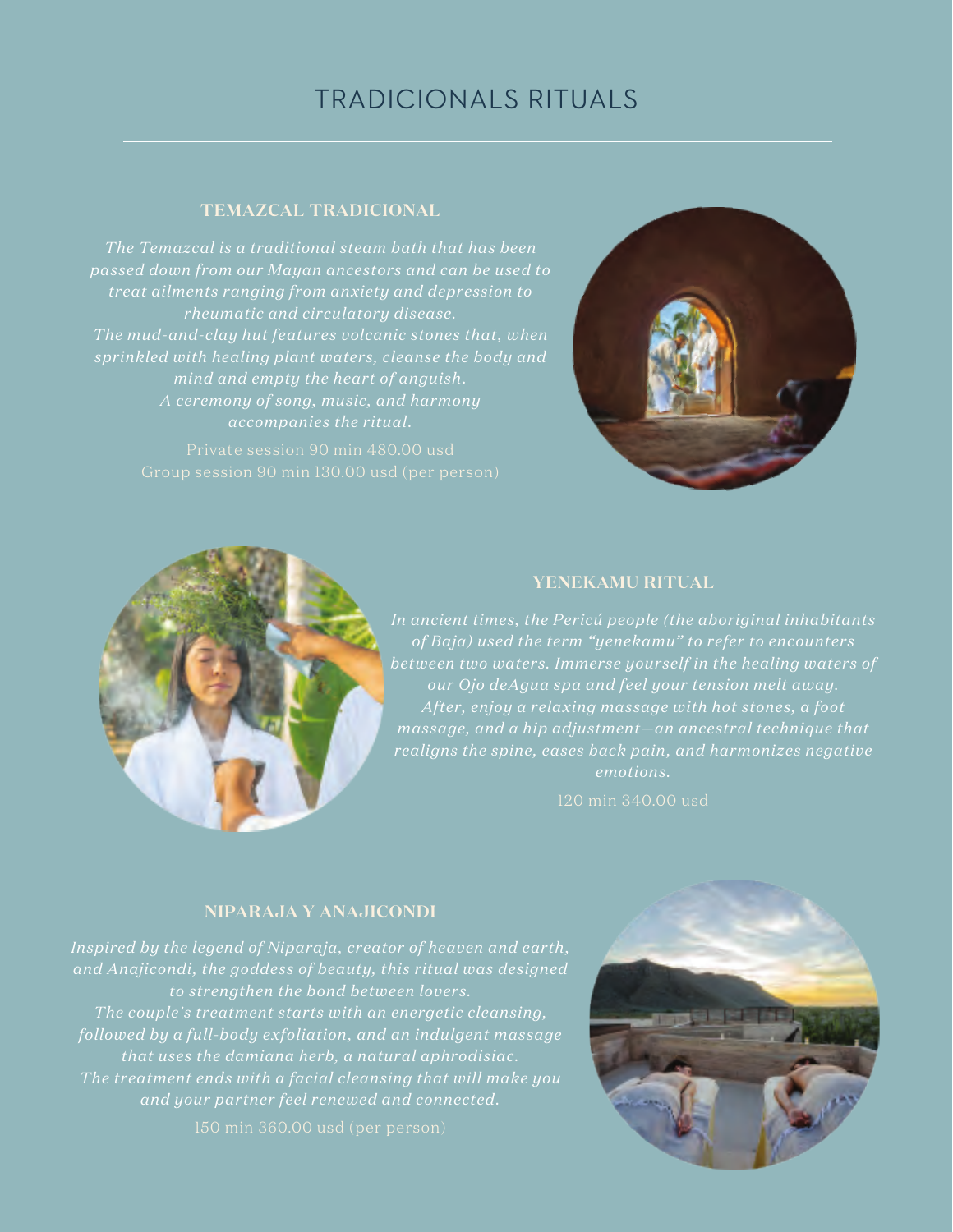### MASSAGES

### **DESERT RELAXATION**

*A neurosedative massage involving soft therapeutic movements and techniques that calm the nervous system, melt tension, and facilitate deep relief. Recommended for people with accumulated physical and emotional stress.*

90 min 280.00 usd

#### **AFTER HIKE SPORT MASSAGE**

*Soothe sore muscles and achy joints with this invigorating massage, which releases knots and tension with regulated pressure.*

> 60 min 230.00 usd 90 min 280.00 usd

### **PRENATAL**

*This treatment is specifically designed to provide release for mothers-to-be. Gentle techniques will provide relief from heaviness and stiffness, particularly in the legs and lower back, while improving oxygenation and blood circulation for both mother and baby.*

> 60 min 230.00 usd 90 min 280.00 usd

#### **SAGE HOT STONES MASSAGE**

*A combination of hot volcanic stones with the ancestral benefits of sage will allow you to release toxins and stress. Releases deep muscle tension with a soft to medium pressure throughout your body, restoring & balancing energy.*

### **THERAPEUTIC MASSAGE**

*A blend of massage techniques, including Swedish, deep tissue, sports, and reflexology,* 

120 min 349.00 usd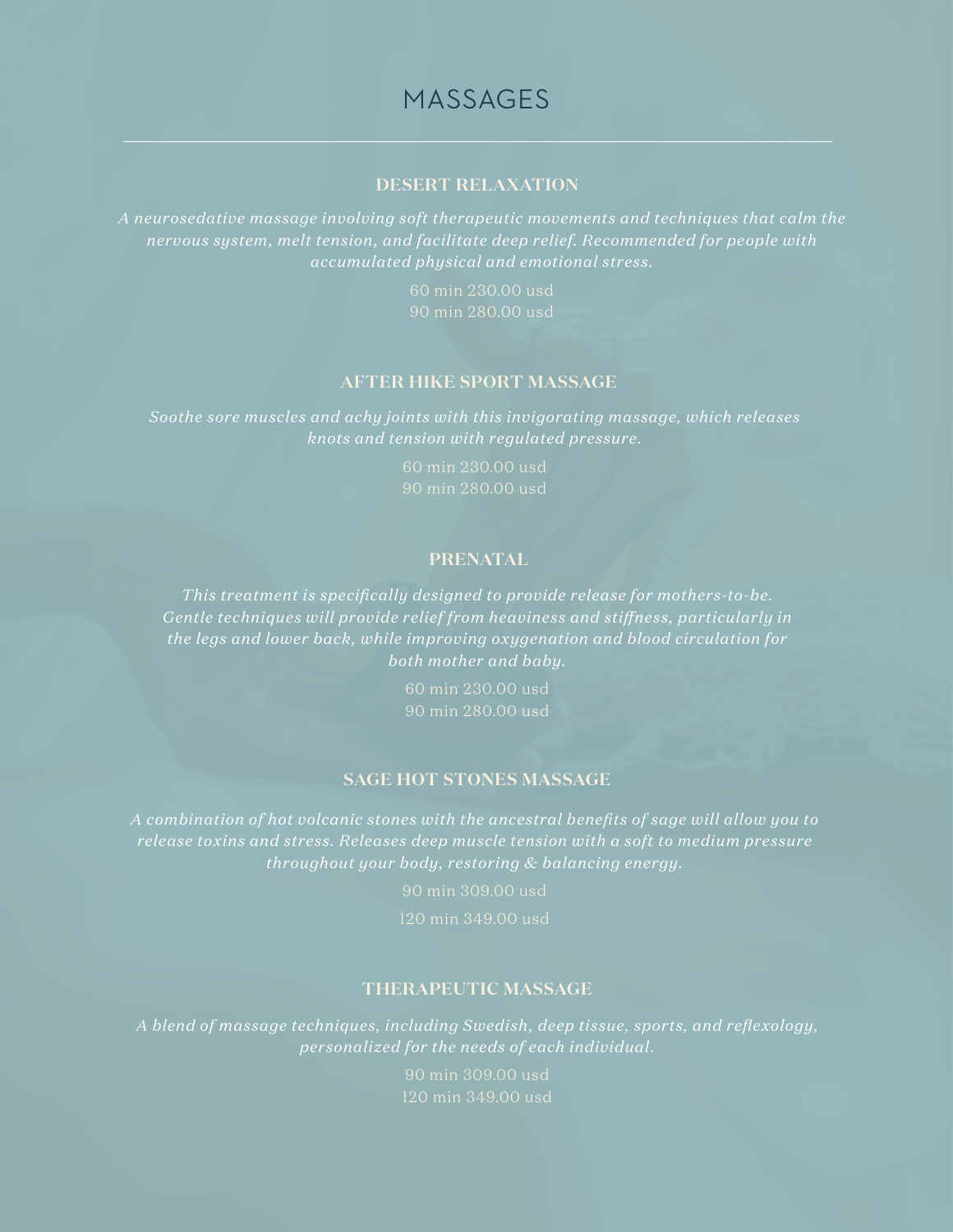### BODY TREATMENTS

### **OASIS AFTER SUN RECOVERY**

*Aloe, tepezcohuite, and other traditional anti-inflammatory Mexican remedies will be applied to over-sensitized skin to relieve discomfort associated with prolonged sun exposure. The soothing treatment will offer immediate relief while aiding in the regeneration of cells.*

60 min 230.00 usd

### **OASIS BODY HYDRATION**

*Select your desired duration and mix and match body treatments to create* 

### FACIAL<sub>S</sub>

### **FROM DE CITY TO THE DESERT**

*facial. Powered by active marine ingredients and the purifying effects of the desert breeze,* 

60 min 190.00 usd

### **OASIS SOOTHING RELIEF**

90 min 250.00 usd

### **CALIFA REVITALIZING FACIAL**

*Restore youthfulness to your skin with this complete anti-aging facial treatment, ideal for those seeking a significant reduction in wrinkles and sun damage.*

90 min 280.00 usd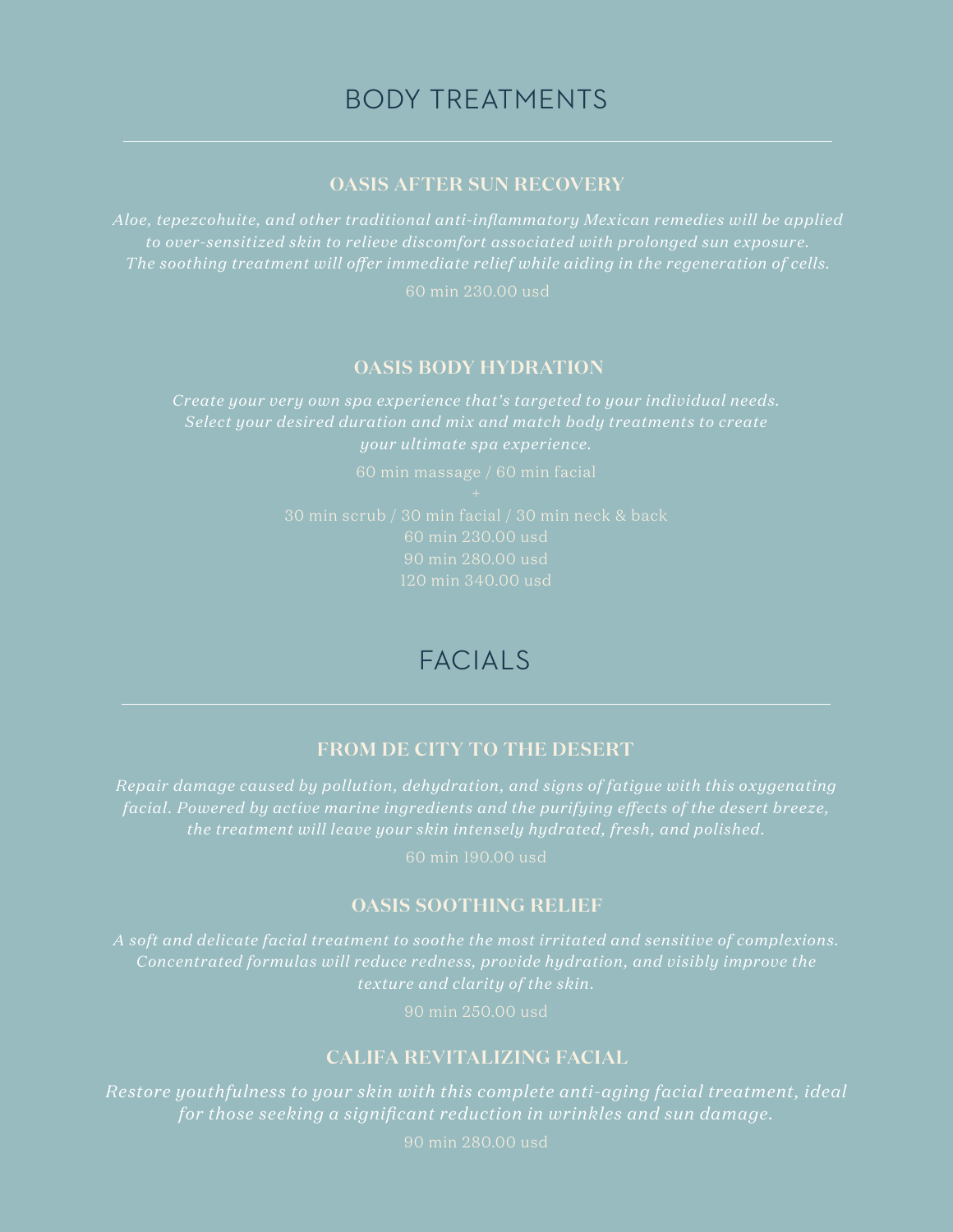### **WELLNESS**

### **SOUND HEALING EXPERIENCE**

*Live a unique experience of contact with nature where the sound of the wind, the breeze, and the singing of harmony with the sounds of the bronze bowls,* 



### **PRIVATE SOUND HEALING SESSION**

*Tibetan singing bowls are said to contain all the sounds of the universe and take us back to the origin, where we can stop for a moment, breathe, and connect effortlessly with the peace within. tiredness, moodiness, depression, or anxiety, to name a few.*

### **PERSONAL SOUND HEALING BALANCE**

*Especially for people with high-stress levels. Enjoy this session in a cabin or in your room, which will help you release stress and reach a night of deep sleep.*



### **PRIVATE YOGA OR MEDITATION SESSION**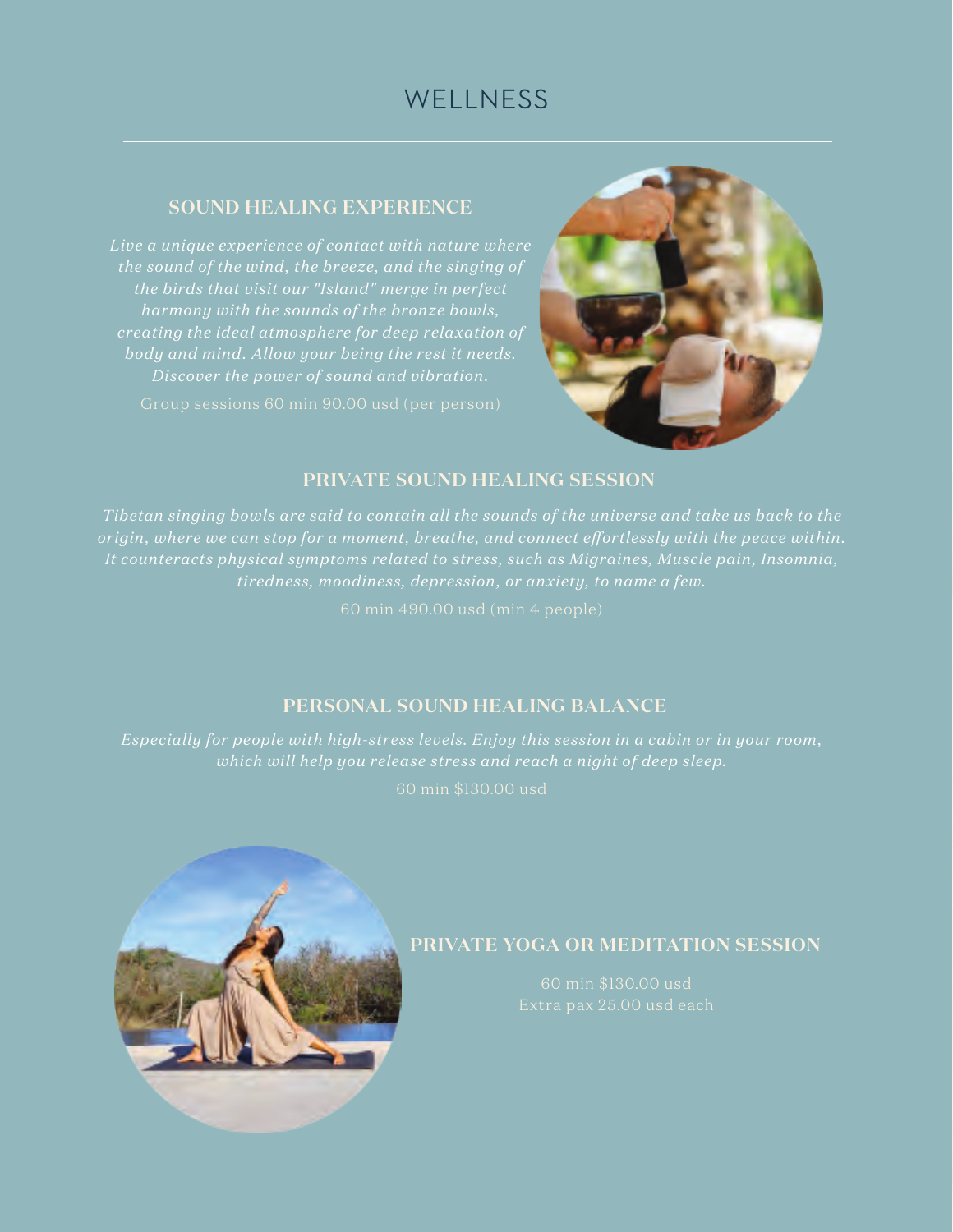### CHERRY ON TOP

30 min 129.00 usd

### **BACK REVIVER**

*For backaches resulting from long hours hunched over a desk, this massage serves as the ultimate antidote, ironing out tension and pain and lengthening the spine.* 

### **FOOT REFLEXOLOGY**

*Concentrated massage work will reduce tension, pain, and stiffness in your heels, toes, ankles, and soles of feet.*

### **HAND RELAX**

*and fingers. This massage reduces stress and tension while preventing* 

### **HEAD & SHOULDERS RELIEVER**

*A simple but effective massage for improving mobility and blood flow in the* 

### **BEAUTY EXPRESS**

*Brighten your complexion, boost hydration, and unleash instant radiance with this quickie facial.*